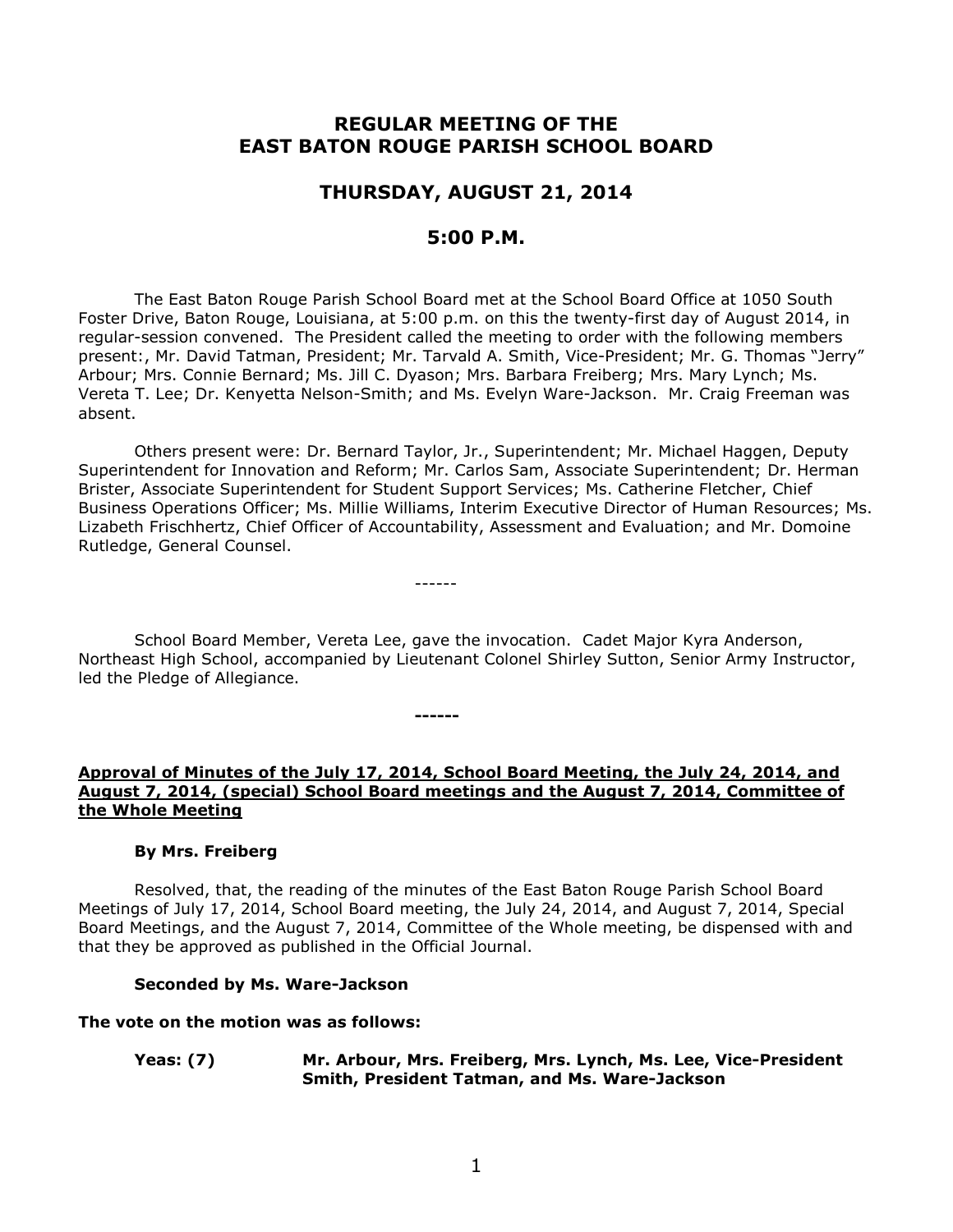**Nays: (0) None**

**Abstained: (1) Dr. Nelson-Smith**

**Absent: (3) Mrs. Bernard, Ms. Dyason, and Mr. Freeman** 

**The motion was declared adopted.**

**------**

## **Adoption of Resolution Proclaiming the Week of September 7-13, 2014, as "Arts in Education Week"**

### **By Ms. Ware-Jackson**

Resolved, that, the East Baton Rouge Parish School Board does hereby adopt a resolution proclaiming the week of September 7-13, 2014, as "Arts in Education Week." **(A copy of the Resolution has been marked "Official Copy" and placed in the files of the Board.)**

### **Seconded by Mrs. Freiberg**

**Unanimously adopted by a vote of the members present. (Mrs. Bernard, Ms. Dyason and Mr. Freeman were absent.)**

**------**

# **Approval of Consent Agenda Items**

# **By Mr. Arbour**

Resolved, that, the East Baton Rouge Parish School Board does hereby approve the Consent Agenda items.

# **Seconded by Mrs. Freiberg**

**Unanimously adopted by a vote of the members present. (Mr. Freeman was absent.)**

**------**

*The following items were approved as part of the Consent Agenda:*

# **Items approved by the Committee of the Whole for recommendation to the Board:**

**------**

Authorization to issue a Request for Qualifications (RFQ) to seek proposals to provide Architectural Design Consulting Services for the Career Academy in the Ardendale area of the parish.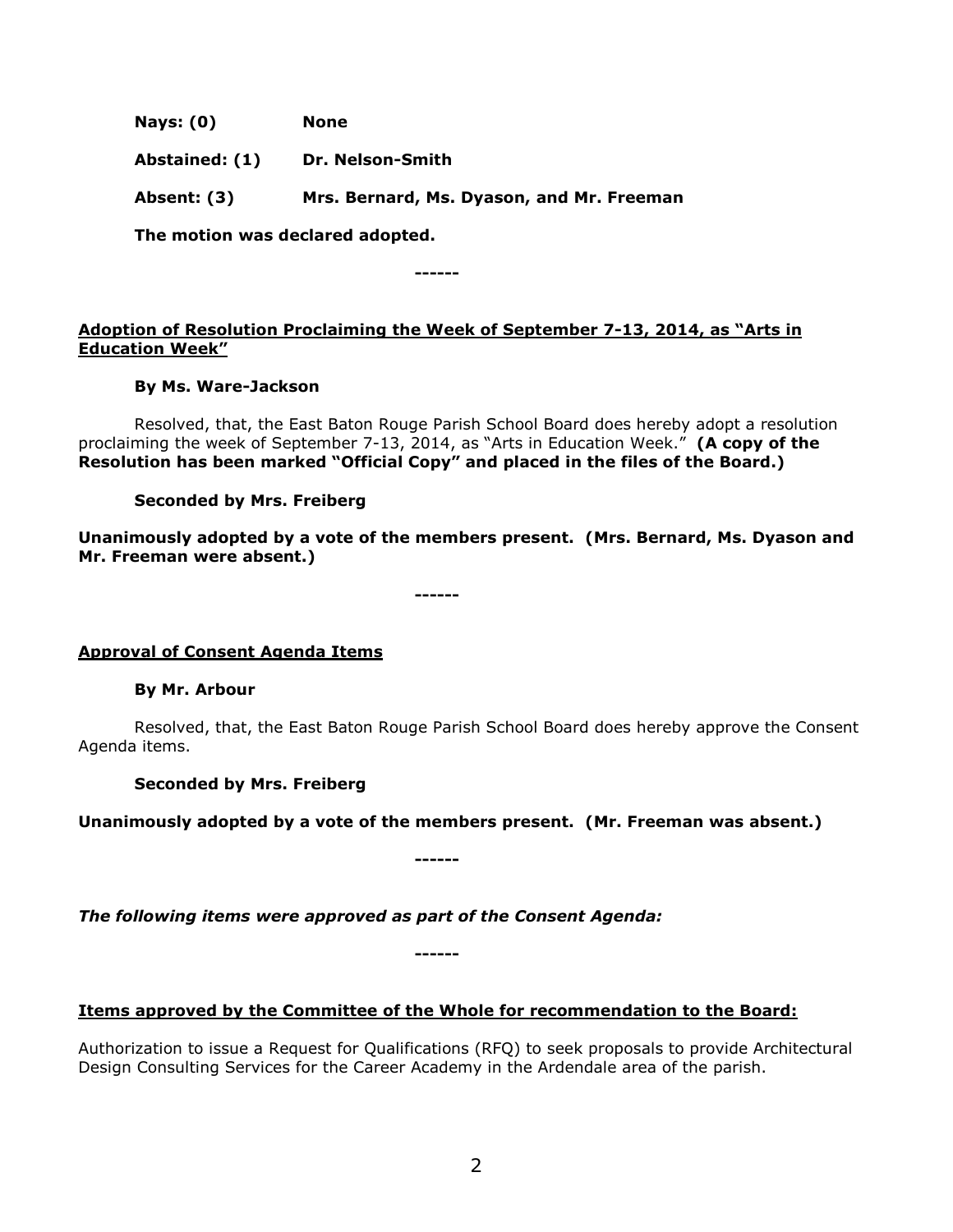Approval to renew the Student Health Services Agreement with Health Centers in Schools (HCS), in the amount of \$2,250,000.00, for a period of five (5) years and to provide for related matters. General Counsel, Domoine Rutledge, stated that the contract would be no more than \$2,250,000.00.

Approval to renew the 2014-2015 library system membership with the Louisiana Resource Center for Educators for 77 schools in the amount of \$26,950.00. (Funding Source: HEAP Grant).

Approval of the Louisiana Compliance Questionnaire as required for the 2013-2014 financial audit of the East Baton Rouge Parish School System.

Approval to purchase computers from Dell via the current state contract, execute the Dell Rebate Agreement, and to provide for related matters.

Approval of a professional services contract between the East Baton Rouge Parish School Board and Educational Professional Services to handle all matters related to E-Rate federal and state requirements at a cost not to exceed \$18,000.00 per calendar year. (Funding Source: General Fund – Department of Technology).

Approval of a professional services contract between the East Baton Rouge Parish School Board and Reliance Communications for its SchoolMessenger services in the amount of \$63,000.00. (Funding Source: General Fund).

Approval of a Memorandum of Understanding between the East Baton Rouge Parish School Board and The New Teacher Project, Inc., in the amount of \$11,900.00. (Funding Source: HEAP Grant).

Approval to renew a professional services contract between the East Baton Rouge Parish School Board and Volunteers in Public Schools (VIPS) for the period of July 1, 2014, through June 30, 2015, in the amount of \$87,000.00. (Funding Source: General Fund).

Approval of a Memorandum of Understanding between the East Baton Rouge Parish School Board and Northshore Technical Community College as it relates to dual enrollment programs.

Approval of a Memorandum of Understanding (MOU) between the East Baton Rouge Parish School Board and Baton Rouge Community College as it relates to dual enrollment programs.

Approval of two (2) Extern Agreements between the East Baton Rouge Parish School Board and Louisiana State University & Agricultural and Mechanical College for school psychology externs to assist in the following departments: I CARE and Exceptional Student Services.

Approval of amendments to the Pupil Progression Plan for 2014-2015.

------

# *END OF CONSENT AGENDA ITEMS*

**------**

### **Approval to Renew Contract**

#### **By Mrs. Bernard**